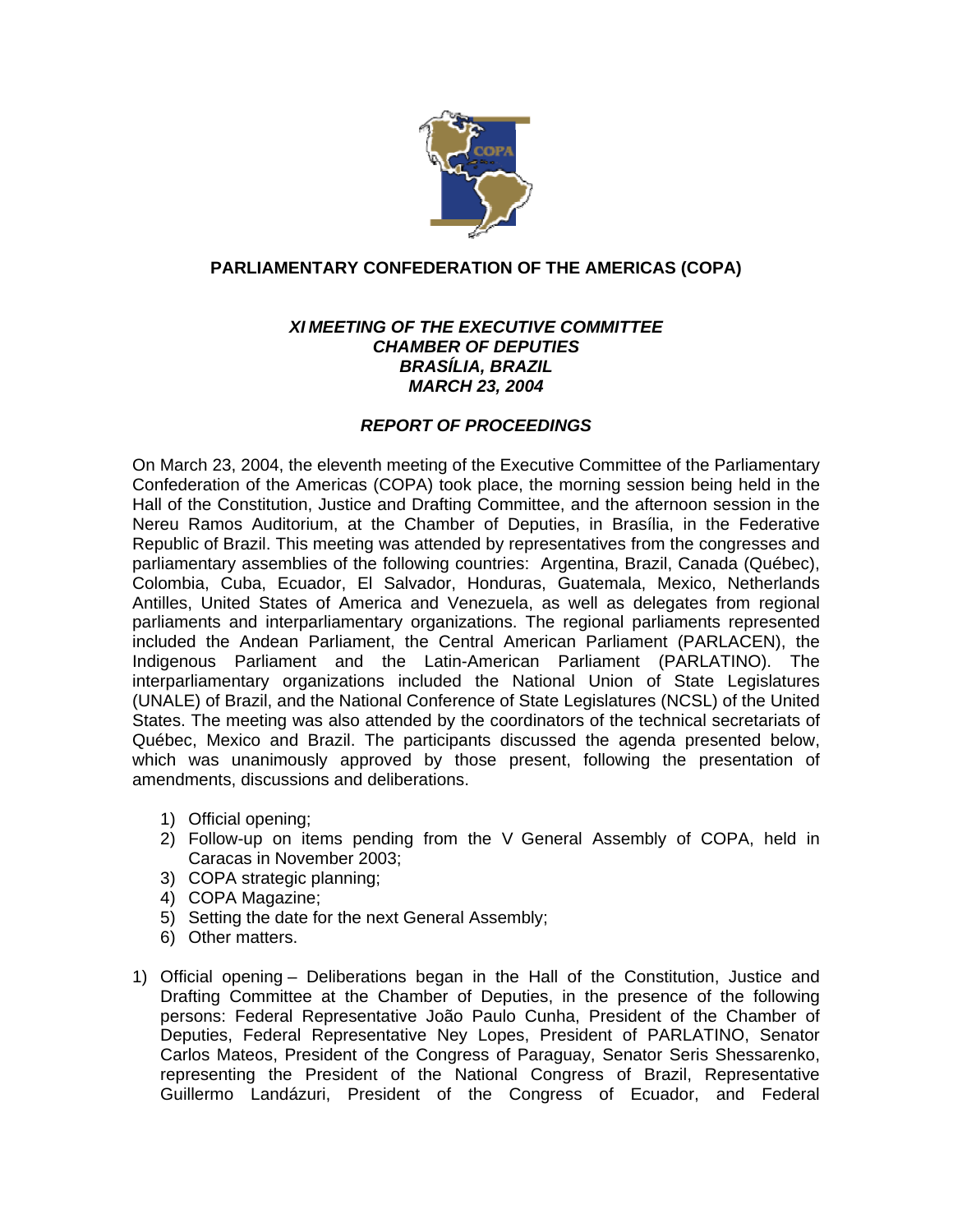Representative Maria José Maninha, President of COPA. The above mentioned parliamentarians each took the floor, mentioning that Brazil was pleased to host this meeting among parliamentarians of the Americas. They underlined the importance of such a meeting, in view of the similar situations faced by legislative assemblies, particularly as regards the plan for a Free Trade Area of the Americas (FTAA). At the conclusion of this first part of the meeting, in the presence of the members of the Executive Committee, the national parliamentarians and the dignitaries specially invited to the opening of the session, Representative Maninha, who chaired the deliberations, welcomed the participants and reiterated the political commitments made in Puebla, Mexico, when she began her term of office. She delivered a lengthy speech on current political events worldwide, emphasizing terrorism and the recent event that occurred in Spain. She pointed out that COPA plays a very important role and that it should take up challenges, particularly in the context of the discussions about the creation of the Free Trade Area of the Americas, since the legislators of the Americas will have greater involvement in political decision-making in their capacity as free parliamentarians, in order that they may fulfill their constitutional mission. Next, the floor was given to Ambassador José Carlos Macedo Soares, of the Department of External Relations of Brazil. He spoke of the current state of negotiations of the plan for a Free Trade Area of the Americas. Mr. Soares informed participants, providing details on the progress of negotiations conducted recently in the city of Puebla, Mexico, mentioning that certain problems remain regarding various items on the FTAA agenda. Following this, there was a lively discussion among the participants and the speaker about the environment and the problems experienced by certain countries in the current round of negotiations, more particularly in the sectors of agriculture and government procurement.

Following the main conference, the session was adjourned for the mid-day meal. In the afternoon, the session resumed, this time in the Nereu Ramos Auditorium, according to the approved agenda, with a discussion of the first item. Representative Ileana Rogel of El Salvador, President of the Network of Women Parliamentarians, asked to speak in order to inform the participants of a meeting to be held by the Network on a separate schedule so that the two meetings would not overlap. On account of the delay, President Maninha proposed to discuss immediately the follow-up on pending items. She arranged the panel for the deliberations by inviting the members of the executive secretariats of Brazil, Mexico and Québec, respectively, to participate. They began the discussion of the agenda items listed above, giving the floor to the speakers registered, allowing them to benefit from their right to speak. A moment was set aside during the meeting for a presentation by Rede Brasil, a non-governmental organization, which requested that an item be added to the COPA program, namely reforming the International Monetary Fund (IMF), access to information within that organization, and national and interparliamentary regulations on credit operations of the World Bank and the Interamerican Development Bank (IDB). The next item on the agenda was COPA's strategic plan. President Maninha raised this topic by presenting to the participants copies of a document on this topic, which was read, giving rise to a lively discussion, and which was then approved. During the discussion, it was mentioned that the organizational phase of COPA's major event had already begun, namely the next General Assembly, to be held in Foz do Iguaçu, in the State of Parana, and that steps had already been taken with the State government to obtain full support concerning the holding of the event, as well as support from sponsors. During the discussion, the new date of the General Assembly was approved. It will take place in May 2005, in view of the difficulty of holding a conference in November 2004, because of general elections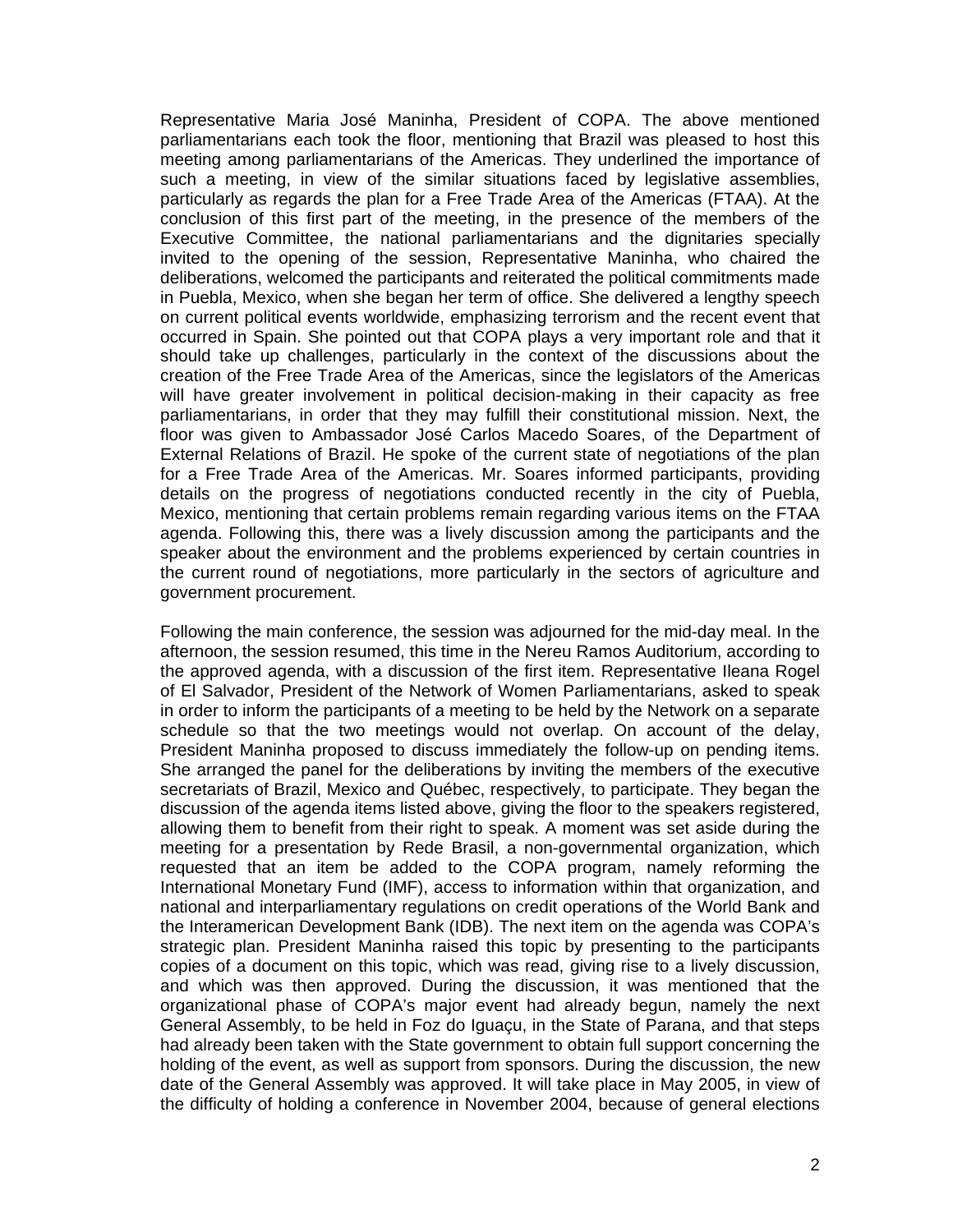being held in several countries, and because of the parliamentary break beginning in December of the same year. Representative Ileana Rogel of El Salvador then spoke on the topics to be covered at the next General Assembly, namely assessing the impact of the FTAA on our countries and of the need for dialogue with other organizations to ensure a broader discussion of this topic. Representative Jimenez of Mexico spoke of the current situation and the increased role that parliamentarians may play in their respective regions, as key stakeholders on central issues currently being discussed, primarily wherever FTAA events are being held, so as to increase our scope of action. He then spoke of the need for the taking of office for the position of COPA president to occur automatically. Senator Aracely Escalante, of Mexico, then presented a document on her activities. Next, Representative Leticia Gutiérrez, of Mexico, in her capacity as treasurer, presented the draft budget of COPA for discussion and approval by the participants. She passed the document around the table, with the purpose of providing it afterwards to all members of the Executive Committee. The Mexican parliamentarian stated that it was necessary to explain COPA's forms of financing, not only for the General Assembly, but also for its operations, and that it was necessary to establish a mandatory system of membership dues. Representative Joseph Miro, of the United States, pointed out that it would be quite difficult to speak about COPA's strategic plan and financing, in view of the organizational and budgetary problems, and that it was impossible to discuss a financial support plan in the United States, on account of the problem of representation of parliamentarians. Being unable to represent their parliaments or their country, many of them attend only on an individual basis, and this was the case of Mr. Miro. As a representative of an American state, he pointed out that many issues handled by COPA were considered as under the jurisdiction of the federal government, and of the federal legislators. Representative Maninha again took the floor and explained the political function of COPA representatives and the organization's budget, since this was the best opportunity to participate and discuss membership of national and statelevel organizations, and to develop a permanent financial solution for the organization. MNA Christos Sirros of Québec stated that the point was to present a draft budget and explain it to all parliamentarians of the Americas, but that COPA should make an effort to collect dues, by sending letters to the member parliaments. Senator Efrain Gonzales, of the United States, spoke about the participation of the NCSL in COPA; at this point in the agenda, the following participants took the floor: Representative Pierre Moreau, of Québec, Ivan Vasques, of Ecuador, and Ricardo Ulcuango, of Ecuador. Next, the reports of the thematic committees were presented. Representative Cabello Gil, of Mexico, of the Committee on Democracy and Peace, spoke about the electoral observation seminar that did not take place, and about the problems that he had experienced concerning travel for the representatives of the Arias Foundation, because of the lack of a budget to cover airline tickets and per diems. He proposed signing an agreement with the Arias Foundation, at a date to be determined, and spoke about upcoming missions to be conducted by the Committee, in connection with the elections in Panama, the Dominican Republic and the United States. Next, a resolution was approved regarding a regulation on electoral observation missions. The following persons took the floor: MNA Jacques Côté, of Québec, Representative Maninha, Representative Tubal Paez, of Cuba, Representative Jhannett Madriz, of the Andean Parliament and ex-president of COPA, Representative Joseph Miro, of the United States, and Representative Carlos Jiménez Macías, of Mexico. Finally, Representative Cabello Gil, President of the Committee on Democracy and Peace, stated that it was necessary to set criteria to be observed to participate in an electoral observation